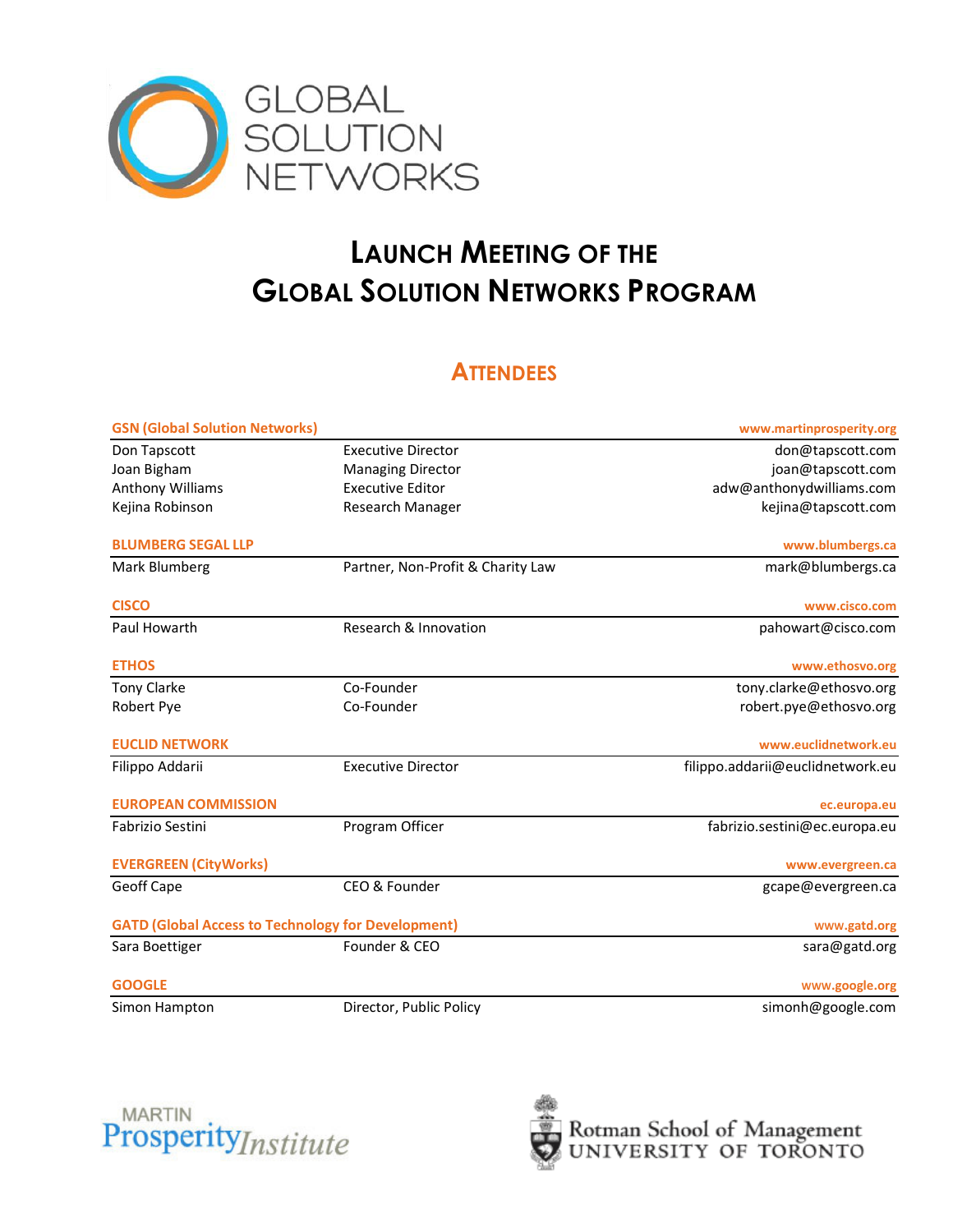| <b>HEWLETT PACKARD</b>                             |                                                                                        | www.hp.com                         |
|----------------------------------------------------|----------------------------------------------------------------------------------------|------------------------------------|
| Paul Ellingstad                                    | Partner & Program Development Director,<br>Sustainability                              | paul.ellingstad@hp.com             |
| <b>INSTITUTE FOR COMPETITIVENESS, INDIA</b>        |                                                                                        | www.competitiveness.in             |
| Amit Kapoor                                        | Honorary Chairman                                                                      | amit.kapoor@competitiveness.in     |
| <b>INTERNET SOCIETY</b>                            |                                                                                        | www.internetsociety.org            |
| Lynn St. Amour                                     | President & CEO                                                                        | st.amour@isoc.org                  |
| <b>KNIGHT FOUNDATION</b>                           |                                                                                        | www.knightfoundation.org           |
| <b>Brett Hudson</b>                                | National Urban Fellow, Strategic Initiatives                                           | hudson@knightfoundation.org        |
| <b>MARKLE FOUNDATION</b>                           |                                                                                        | www.markle.org                     |
| Stefaan Verhulst                                   | Chief of Research                                                                      | sverhulst@markle.org               |
| <b>MARTIN PROSPERITY INSTITUTE</b>                 |                                                                                        | www.martinprosperity.org           |
| Jamison Steeve                                     | <b>Executive Director</b>                                                              | jamison.steeve@rotman.utoronto.ca  |
| Kevin Stolarick                                    | <b>Research Director</b>                                                               | kevin.stolarick@rotman.utoronto.ca |
| <b>MASTERCARD</b>                                  |                                                                                        | www.mastercard.com                 |
| <b>Betty DeVita</b>                                | President, MasterCard Canada                                                           | betty_devita@mastercard.com        |
| Serda Evren                                        | Director of Communications                                                             | serda_evran@mastercard.com         |
| Douglas Hatcher                                    | Vice President, Thought Leadership                                                     | douglas_hatcher@mastercard.com     |
| Richard McLaughlin                                 | Senior Vice President,<br>Global Products & Solutions, Canada                          | richard_mclaughlin@mastercard.com  |
| <b>MOWAT CENTRE FOR POLICY INNOVATION</b>          |                                                                                        | www.mowatcentre.ca                 |
| Matthias Oschinski                                 | Lead Economist                                                                         | matthias@mowatcentre.ca            |
| <b>MOZILLA FOUNDATION</b>                          |                                                                                        | www.mozilla.org                    |
| Mark Surman                                        | <b>Executive Director</b>                                                              | mark@mozillafoundation.org         |
| <b>OCAD (Ontario College of Art and Design)</b>    |                                                                                        | www.ocadu.ca                       |
| Jutta Treviranus                                   | Professor & Director, Inclusive Design<br>Research Centre & Inclusive Design Institute | jtreviranus@faculty.ocadu.ca       |
| <b>OPEN POLICY ONTARIO</b>                         |                                                                                        | www.openpolicyontario.com          |
| John Stapleton                                     | Consultant                                                                             | jsbb@rogers.com                    |
| <b>QUATERNION</b>                                  |                                                                                        |                                    |
| <b>Bev Tudhope</b>                                 | CEO                                                                                    | btudhope@quaternioninc.com         |
| <b>ROCKEFELLER FOUNDATION</b>                      |                                                                                        |                                    |
| Saadia Madsbjerg                                   | <b>Managing Director</b>                                                               | smadsbjerg@rockfound.org           |
| ROTMAN SCHOOL OF MANAGEMENT, UNIVERSITY OF TORONTO |                                                                                        | www.rotman.utoronto.ca             |
| <b>Roger Martin</b>                                | Dean                                                                                   | martin@rotman.utoronto.ca          |
| Peter Pauly                                        | Vice-Dean, Academics                                                                   | pauly@rotman.utoronto.ca           |
| Lili Litwin                                        | Executive Director, Advancement                                                        | lili.litwin@rotman.utoronto.ca     |
| Bel Montenegrino                                   | Development Officer                                                                    | b.montenegrino@rotman.utoronto.ca  |
|                                                    |                                                                                        |                                    |